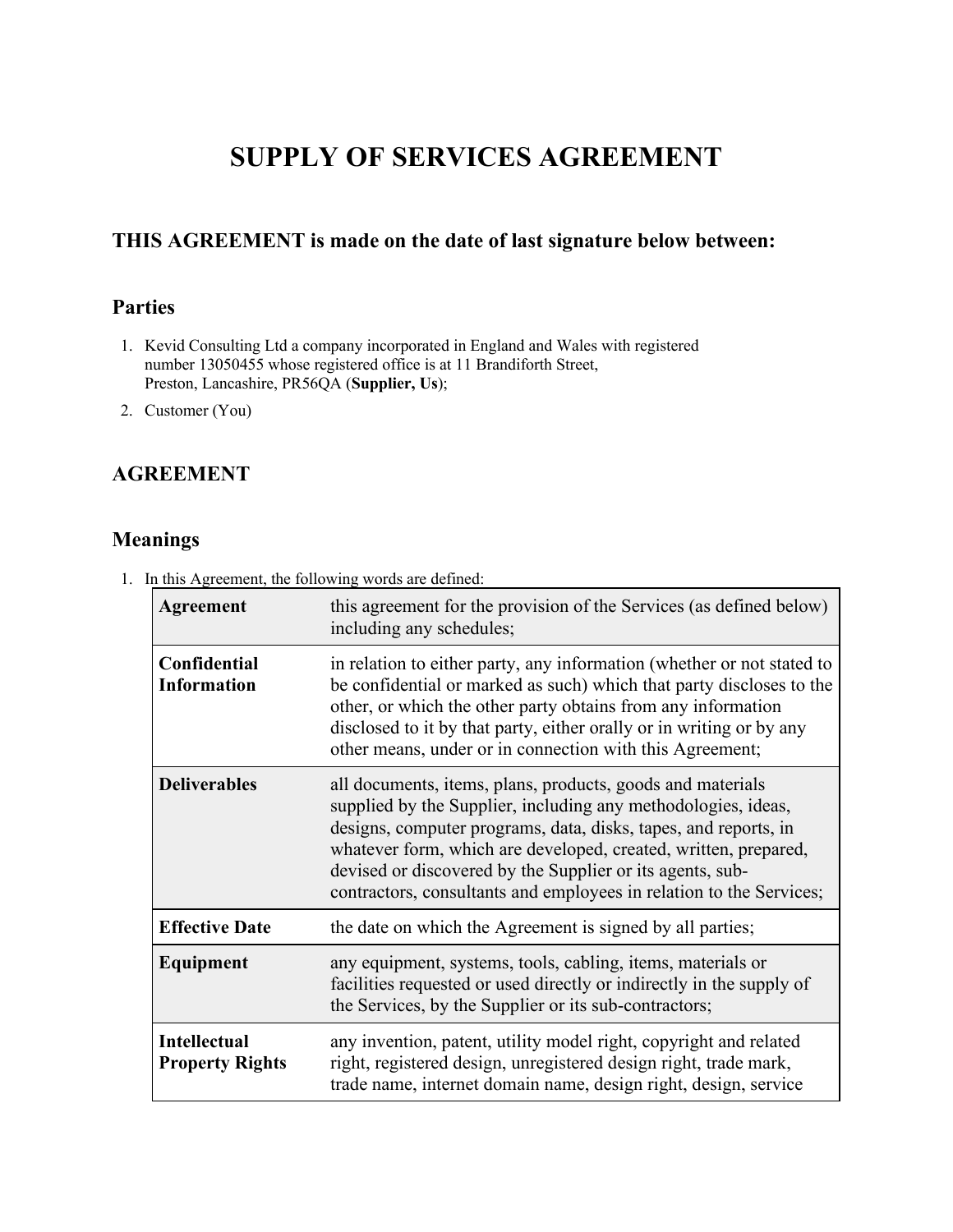|                        | mark, database rights, topography rights, rights in get-up, rights in<br>goodwill or to sue for passing off and any other rights of a similar<br>nature or other industrial or intellectual property rights owned or<br>used by the Supplier in any part of the world whether or not any of<br>the same is registered (or capable of registration), including<br>applications and the right to apply for and be granted, extensions<br>or renewals of, and rights to claim priority from, such rights and<br>all equivalent or similar rights or protections which subsist now or<br>will subsist in the future; |
|------------------------|------------------------------------------------------------------------------------------------------------------------------------------------------------------------------------------------------------------------------------------------------------------------------------------------------------------------------------------------------------------------------------------------------------------------------------------------------------------------------------------------------------------------------------------------------------------------------------------------------------------|
| <b>Services</b>        | the services which are set out and described in Order Form of this<br>Agreement, together with any other services which the Supplier<br>provides or agrees to provide to the Customer through the change<br>control procedure set out below (Change Control);                                                                                                                                                                                                                                                                                                                                                    |
| <b>Service Charges</b> | the charges for the Services, which are set out in order;                                                                                                                                                                                                                                                                                                                                                                                                                                                                                                                                                        |
| Specification          | the description or specification for the Services as set out in Order<br>Form of this Agreement or as otherwise agreed between the parties<br>through Change Control;                                                                                                                                                                                                                                                                                                                                                                                                                                            |
| <b>Working Day</b>     | any day other than a Saturday, Sunday or public holiday<br>in England and Wales.                                                                                                                                                                                                                                                                                                                                                                                                                                                                                                                                 |
| <b>Order Form</b>      | Form where any order of services has been sent to the customer by<br>Kevid Consulting Ltd.                                                                                                                                                                                                                                                                                                                                                                                                                                                                                                                       |

- 2. In this Agreement, unless the context requires a different interpretation:
	- a. the singular includes the plural and vice versa;
	- b. references to sub-clauses, clauses, schedules or appendices are to sub-clauses, clauses, schedules or appendices of this Agreement;
	- c. a reference to a person includes firms, companies, government entities, trusts and partnerships;
	- d. "including" is understood to mean "including without limitation";
	- e. reference to any statutory provision includes any modification or amendment of it;
	- f. the headings and sub-headings do not form part of this Agreement; and
	- g. "writing" or "written" will include fax and e-mail unless otherwise stated.

#### **Provision of Services**

- 3. The Supplier shall provide the Services to the Customer on the terms and conditions of this Agreement from the Effective Date and as set out in Order Form.
- 4. The Services will be provided by the Supplier either:
	- a. on an on-going basis; or
	- b. in response to each request from the Customer from time to time

as specified in Order Form.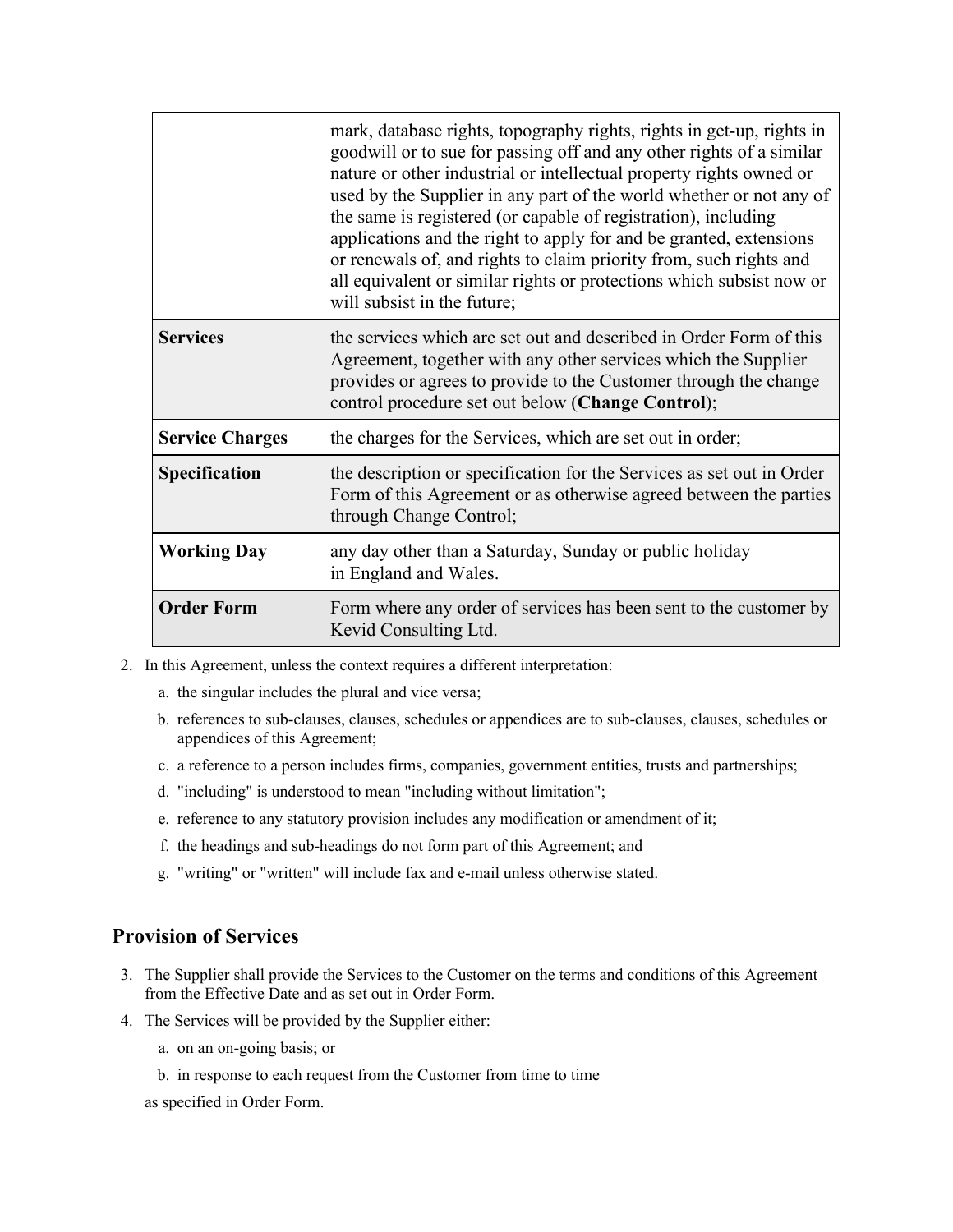- 5. The Agreement begins on the Effective Date and will continue until either party serves notice to terminate under the clause below (**Termination**).
- 6. The Supplier shall provide the Services (including any Deliverables) in accordance with the Specification in all material respects. Time is of the essence for any dates for delivery of the Services under this Agreement, unless specifically stated otherwise in any schedule.
- 7. The Supplier shall perform the Services with reasonable care and skill, in accordance with:
	- a. generally recognised commercial practices and standards in the applicable industry; and
	- b. all laws and regulations applicable to the Services, including all laws and regulations related to (i) anti-bribery and corruption, and (ii) data protection.

#### **Customer's Obligations**

- 8. No amendment shall be made to Order Form except on terms agreed in writing by the Parties in accordance with the clause below **Change Control**.
- 9. The Customer must:
	- a. co-operate with the Supplier in all matters relating to the Services;
	- b. provide, in a timely manner, any Equipment, materials and any information as the Supplier may reasonably require; in the case of Equipment, the Customer shall ensure that it is in good working order and suitable for the purposes for which it is used, and in the case of information, the Customer shall ensure that it is accurate in all material respects;
	- c. obtain and maintain all necessary licences and consents and comply with all relevant legislation in relation to the Services before the date on which the Services are to start;

#### **Defective Services**

- 10. The Supplier shall promptly notify the Customer of:
	- a. any delays or problems from time to time in the provision of the Services of which the Supplier becomes aware;
	- b. any circumstances from time to time which may prevent the Supplier from providing the Services in accordance with this Agreement together with (where practicable) recommendations as to how such circumstances can be avoided; and
	- c. any complaint (whether written or not) or other matter which comes to its attention and which it reasonably believes may give rise to any loss by or claim against the Customer or which may result in any adverse publicity for the Customer.
- 11. The Customer shall, without limiting any right or remedy of the Customer, promptly report to the Supplier any defects in the Supplier's performance of the Services as soon as reasonably practicable after any such defect comes to the attention of the Customer.
- 12. Where any defect in the provision of the Services is reported to the Supplier by the Customer or otherwise comes to the attention of the Supplier, the Supplier shall, without limiting any other right or remedy of the Customer, use its reasonable endeavours to provide such further services as are necessary in order to rectify the default as soon as is reasonably practicable and give the Customer a credit against the Service Charges calculated in accordance with Order Form.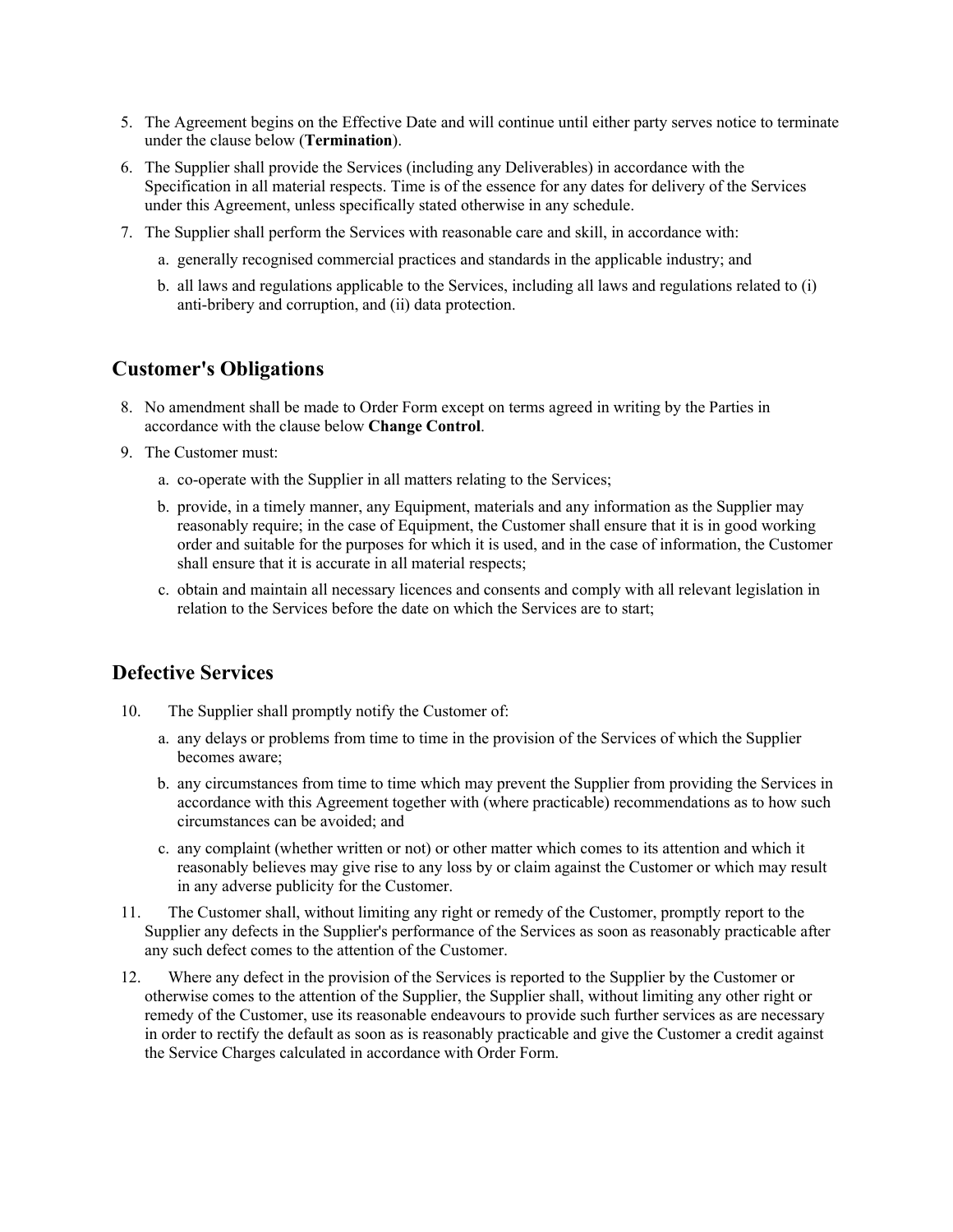# **Charges, Payment And Time Records**

- 13. In consideration of the provision of the Services by the Supplier, the Customer shall pay the Service Charges as set out in Order Form which specifies whether the charges are on a time and materials basis, a fixed price basis or a combination of both. Time is of the essence for the payment of the Service Charges.
- 14. All charges quoted to the Customer are inclusive of VAT.
- 15. Where Services are provided on a time and materials basis:
	- a. the charges payable for the Services shall be calculated in accordance with the Supplier's standard daily fee rates for each individual person and are calculated on the basis of an eight-hour day, worked between 9 am and 5 pm on Working Days and otherwise by arrangement between the parties;
	- b. the Supplier will ensure that every individual whom it engages in relation to the Services completes time sheets recording time spent on the Services or Deliverables; and
	- c. the Supplier will invoice the Customer monthly in arrears for its charges for time, expenses and materials (together with VAT where appropriate) for the month concerned, accompanied by any relevant receipts for any Equipment, materials and expenses as incurred in accordance with the clause below.
- 16. Where Services are provided for a fixed price, the total price for the Services is set out in Order Form. Upon completion of the Services or when an agreed instalment is due, the Supplier shall invoice the Customer for the charges that are then payable, together with any Equipment, materials and expenses, which have not been expressly included in the fixed price and VAT.
- 17. Expenses incurred by the Supplier may include: the cost of hotel, subsistence, travelling and any other expenses reasonably incurred by the individuals whom the Supplier engages in connection with the Services, the cost of any materials and the cost of services reasonably and properly provided by third parties and required by the Supplier for the supply of the Services. Any expenses in excess of £0 must be pre-approved by the Customer in writing. Such expenses, materials and third party services must be invoiced by the Supplier at cost, together with VAT, which the Supplier will add to its invoices at the appropriate rate.
- 18. The Customer is required to pay a deposit of £12 (**Deposit**) within 7 days of placing an order for the Services. If the Customer does not pay the Deposit, the Supplier shall have the right to withhold provision of the Services until the Deposit is received or may terminate in accordance with the clause below (**Termination**). The Deposit shall be non-refundable unless the Supplier fails to provide the Services and is at fault for such failure (where the failure is not the fault of the Supplier, no refund will be made).
- 19. The Customer shall pay each invoice submitted to it by the Supplier, in full and in cleared funds, within 7 days of receipt (which shall be determined in accordance with the section below (**Notices**)) to a bank account nominated in writing by the Supplier (the **Due Date**).
- 20. Without prejudice to any other right or remedy that it may have, if the Customer fails to pay the Supplier on the Due Date:
	- a. the Customer shall pay interest on the overdue amount at the rate of 4% per annum above the Bank of England base rate at the relevant time. Such interest will accrue on a daily basis from the due date until actual payment of the overdue amount, whether before or after judgment. The Supplier may choose to charge statutory interest due. The Customer shall pay the interest together with the overdue amount; and
	- b. the Supplier may suspend all Services until payment has been made in full.
- 21. All sums payable to the Supplier under this Agreement shall become due immediately on its termination, despite any other provision.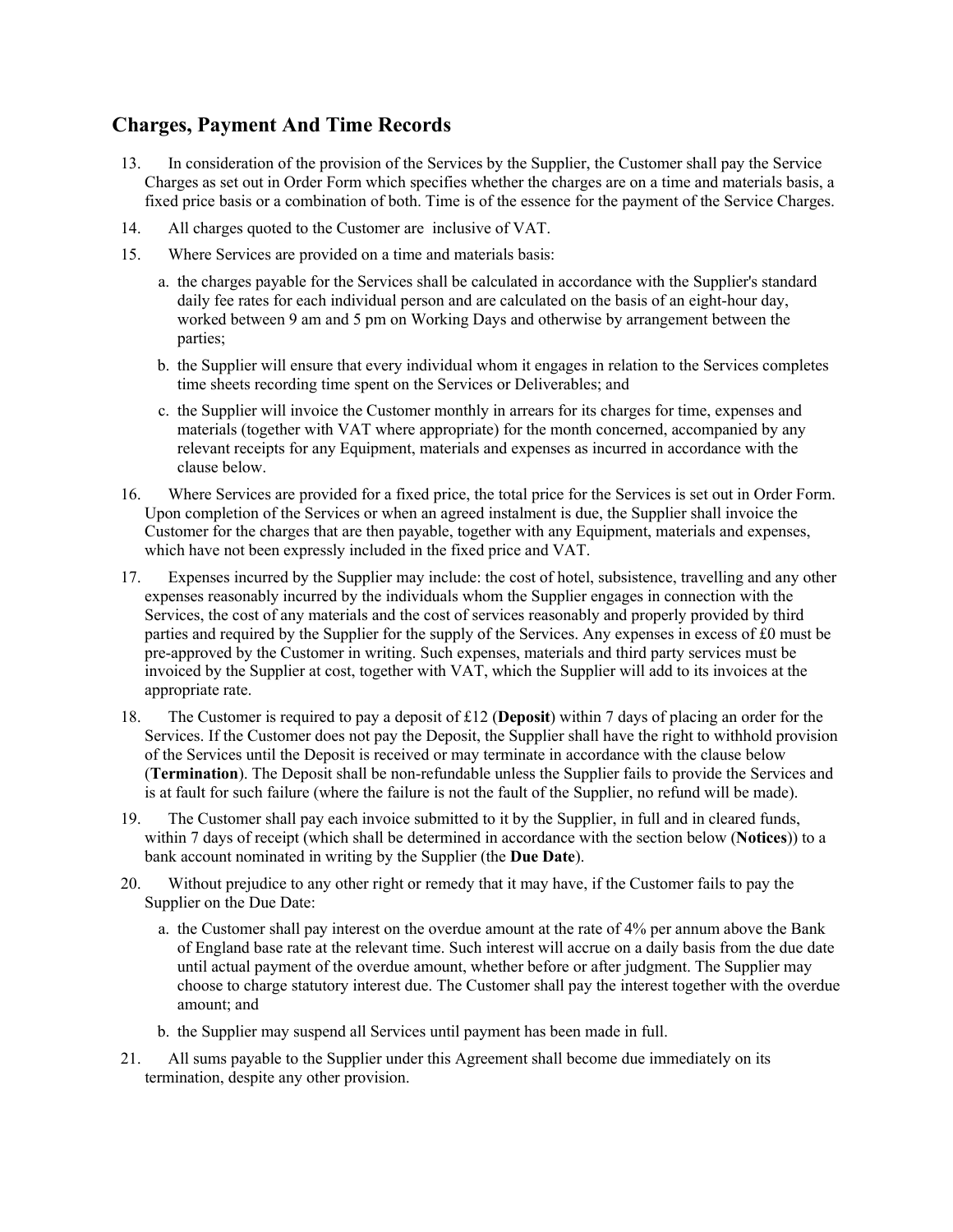22. The Supplier and the Customer shall pay all amounts due under this Agreement in full without any deduction except as required by law and neither party shall be entitled to assert any credit, set-off or counterclaim against the other in order to justify withholding payment of any amount due, in whole or in part.

## **Change control**

- 23. The Customer may at any time during the term of this Agreement request an increase or decrease in the volume of the Services, a change in the Specification, or the addition of new Services (Change Request) by notifying the Supplier in writing of its requirements.
- 24. The Supplier shall give due consideration to any Change Request from Customer and shall, within 14 Working Days of receiving a Change Request from the Customer:
	- a. confirm its acceptance of the Change Request, without any further variation to the terms of the Agreement, in which case the parties shall execute a variation to the Agreement as soon as reasonably practicable and the Supplier shall implement the Change Request accordingly; or
	- b. provide a written proposal for accepting the Change Request, subject to any variation that it reasonably considers necessary to the Services, the Specification or the Service Charges, including any new Services (Change Proposal); or
	- c. if the Supplier believes it is not reasonably practicable to accept the Change Request, with or without any such variation, provide the Customer with a written statement of its reasons for doing so.
- 25. Any Change Proposal provided by the Supplier under the above clause shall be based on the Service Charges or, if this is not appropriate, shall be a fair and reasonable quotation for the Change Request.
- 26. The Customer shall give due consideration to the Supplier's Change Proposal under the clause above and shall within 14 Working Days after receipt of the Change Proposal either give the Supplier a written notice accepting the Change Proposal (subject to or without further negotiation) or rejecting the Change Proposal. If the Customer accepts the Change Proposal, the parties shall as soon as reasonably practicable execute a variation to the Agreement and the Supplier shall implement the agreed variation.
- 27. The Supplier shall have the right to make any changes to the Services which are necessary to comply with any applicable law or safety requirement, provided that the Supplier gives the Customer reasonable notice of such changes and that such changes do not materially affect the nature/scope of the Services or the Service Charges.

# **Indemnity**

28. The Supplier shall indemnify the Customer against any claim by any other person that the provision of the Services to the Customer in accordance with this Agreement infringes any Intellectual Property Rights of that other person.

# **Liability and Insurance**

- 29. If the Supplier's performance of its obligations under this Agreement is prevented or delayed by any act or omission of the Customer, its agents, sub-contractors, consultants or employees, the Supplier shall not be liable for any costs, charges or losses sustained or incurred by the Customer that arise directly or indirectly from such prevention or delay.
- 30. Nothing in this Agreement limits or excludes either party's liability for: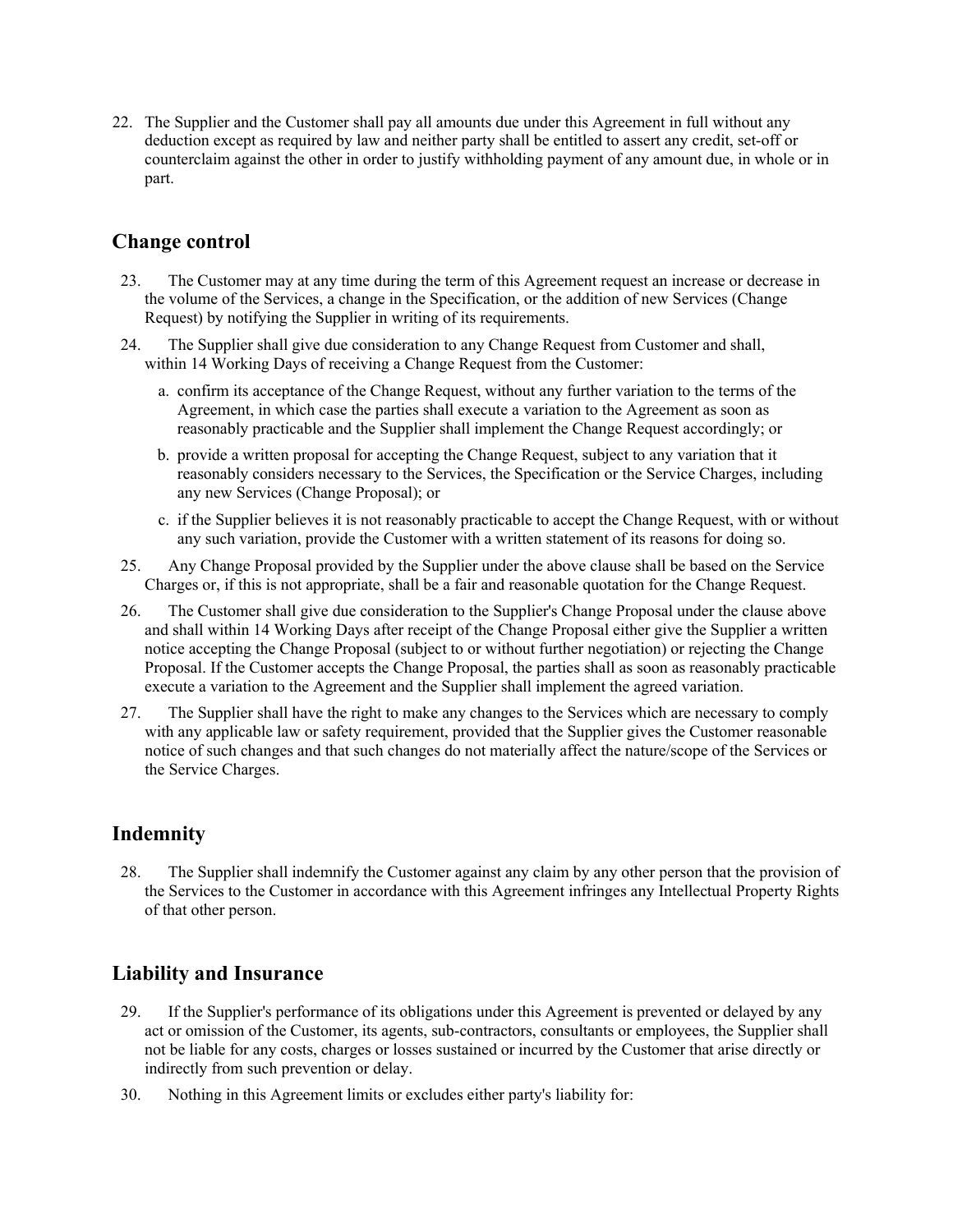- a. death or personal injury caused by its negligence;
- b. fraud or fraudulent misrepresentation; or
- c. breach of the terms implied by section 2 of the Supply of Goods and Services Act 1982 (title and quiet possession); or
- d. any other liability which cannot be limited or excluded by applicable law.
- 31. Subject to the above clause and the clause above (Indemnity), neither party shall have any liability to the other party, whether in contract, tort (including negligence), for breach of statutory duty, or otherwise, arising under or in connection with this Agreement for:
	- a. loss of profits;
	- b. loss of sales or business;
	- c. loss of agreements or contracts;
	- d. loss of anticipated savings;
	- e. loss of or damage to goodwill;
	- f. loss of use or corruption of software, data or information;
	- g. any indirect or consequential loss.
- 32. Subject to the two preceding clauses and the clause above (**Indemnity**), the total liability of the Supplier for any other loss of the Customer in respect of any one event or series of connected events shall not exceed £200.
- 33. The terms implied by sections 3 to 5 of the Supply of Goods and Services Act 1982 are, to the fullest extent permitted by law, excluded from this Agreement.
- 34. During this Agreement, the Supplier and the Customer shall each maintain in force with a reputable insurance company, insurance sufficient to indemnify risks for which they may be responsible, including for their respective sub-contractors, agents and employees, in connection with the Services and shall, on either parties' request, produce both the insurance certificate giving details of cover and the receipt for the current year's premium.

## **Confidentiality**

- 35. Each party will only use Confidential Information to perform its obligations under the Agreement and will not cause or allow the information to be disclosed except:
	- a. where required by law, court order or any governmental or regulatory body;
	- b. to any of its employees, officers, sub-contractors, representatives or advisers who need to know the information in order to discharge its obligations under the Agreement and agree only to use the information for that purpose and not to cause or allow disclosure of that information;
	- c. where the information has become generally available to the public (other than as a result of disclosure in breach of the Agreement by the party or any of its employees, officers, sub-contractors, representatives or advisers);
	- d. where the information was available or known to it on a non-confidential basis before being disclosed under the Agreement; or
	- e. where the information was developed by or for it independently of the Agreement and is received by persons who are not the disclosing party.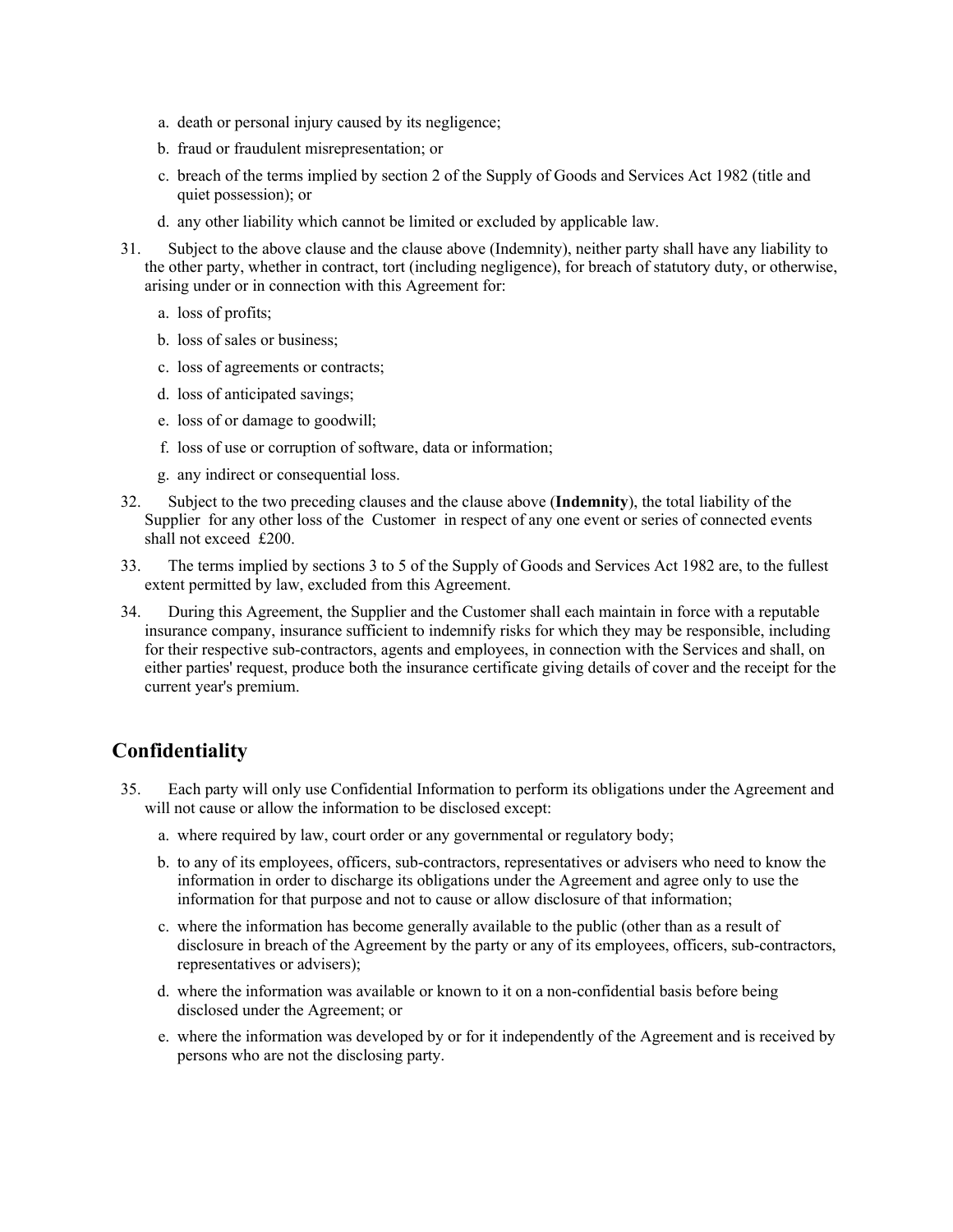## **Intellectual Property**

- 36. Subject to the clause below, the Supplier reserves all Intellectual Property Rights (if any) which may subsist in any Deliverables, or in connection with, the provision of the Services. The Supplier reserves the right to take such action as may be appropriate to restrain or prevent the infringement of such Intellectual Property Rights.
- 37. The Supplier licenses all such rights to the Customer free of charge and on a non-exclusive, worldwide basis to such extent as is necessary to enable the Customer to make reasonable use of the Deliverables and the Services.
- 38. If this Agreement is terminated, this license will automatically terminate.

## **Data Protection**

39. Each party shall comply with its obligations, and may exercise its respective rights and remedies under Schedule 1.

# **Anti-Bribery**

- 40. The Supplier and its agents, sub-contractors, consultants or employees shall:
	- a. comply with all applicable laws, regulations, statutes, and codes relating to anti-bribery and anticorruption including but not limited to the Bribery Act 2010 (**Bribery Laws**);
	- b. not commit an offence under sections 1, 2 or 6 of the Bribery Act 2010;
	- c. comply with any relevant industry code related to Anti-Bribery (**Bribery Policies**);
	- d. have, maintain, and enforce throughout the term of this Agreement its own policies and procedures, to ensure compliance with the Bribery Laws and the Bribery Policies; and
	- e. promptly report to the Customer any request or demand for any undue financial or other advantage of any kind received by the Supplier in connection with the performance of this Agreement.

## **Non-Solicitation**

41. The Customer shall not, without the prior written consent of the Supplier, at any time from the date of this Agreement to the expiry of 12 months after the last date of supply of the Services or termination of this Agreement (whichever is the latest), solicit or entice away from the Supplier or employ or attempt to employ any person or company who is, or has been, engaged as an employee, consultant, customer or sub-contractor of the Supplier in the provision of the Services.

## **Circumstances beyond the control of either party**

- 42. Neither party shall be liable for any failure or delay in performing their obligations where such failure or delay results from any cause that is beyond the reasonable control of that party.
- 43. Such causes include, but are not limited to: power failure, Internet Service Provider failure, acts of God, epidemic, pandemic, civil unrest, fire, flood, droughts, storms, earthquakes, collapse of buildings, explosion or accident, acts of terrorism, acts of war, governmental action, any law or any action taken by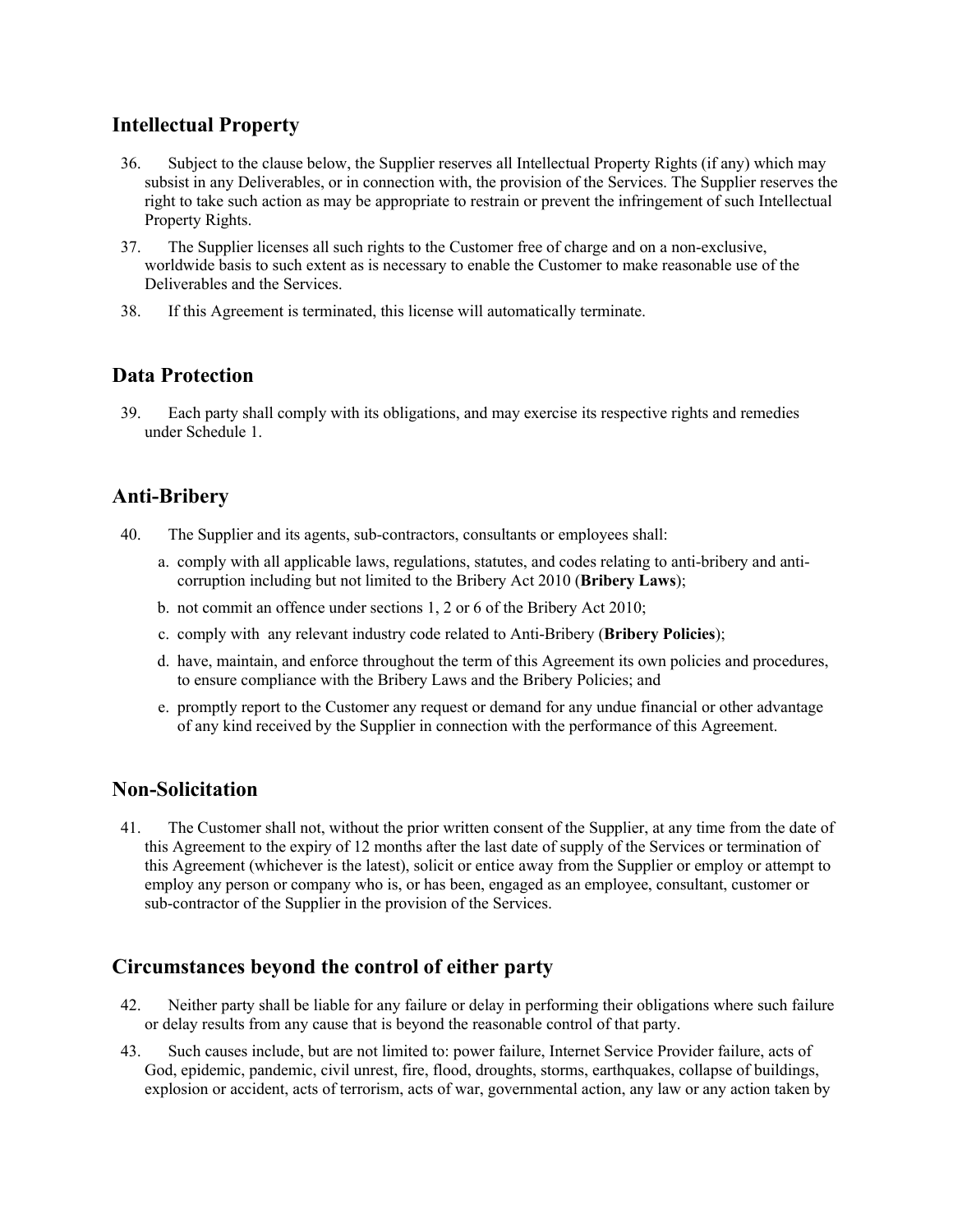a government or public authority, including without limitation imposing an export or import restriction, quota or prohibition, or any other event that is beyond the control of the party in question.

- 44. The party affected by a circumstance beyond its control shall use all reasonable endeavours to mitigate the effect of the force majeure upon the performance of its obligations.
- 45. The corresponding obligations of the other party will be suspended to the same extent as those of the party affected by a force majeure event.
- 46. If the delay continues for a period of 90 days, either party may terminate or cancel the Services to be carried out under this Agreement.

#### **Termination**

- 47. Either party may terminate this Agreement by giving the other party 12 weeks' prior written notice.
- 48. A party may terminate the Agreement immediately by giving written notice to the other party if that other party:
	- a. does not pay any sum due to it under the Agreement within 30 days of the due date for payment;
	- b. commits a material breach of the Agreement which, if capable of remedy, it fails to remedy within 30 days after being given written notice specifying full particulars of the breach and requiring it to be remedied);
	- c. persistently breaches any term of the Agreement;
	- d. is dissolved, ceases to conduct substantially all of its business or becomes unable to pay its debts as they fall due;
	- e. is a company over any of whose assets or property a receiver is appointed;
	- f. makes any voluntary arrangement with its creditors or (if a company) becomes subject to an administration order (within the meaning of the Insolvency Act 1986);
	- g. (if an individual or firm) has a bankruptcy order made against it or (if a company) goes into liquidation;
	- h. undergoes a change of control (within the meaning of section 1124 of the Corporation Tax Act 2010); or
	- i. (if an individual) dies or as a result of illness or incapacity becomes incapable of managing his or her own affairs.

#### **Consequences of Termination**

- 49. On termination or expiry of this Agreement:
	- a. the Customer shall immediately pay to the Supplier all of the Supplier's outstanding unpaid invoices and interest and, in respect of Services supplied but for which no invoice has been submitted, the Supplier may submit an invoice, which shall be payable immediately on receipt;
	- b. the Customer shall, within a reasonable time, return all of the Supplier's Equipment and any relevant Deliverables remaining the property of the Supplier. Until they have been returned or repossessed, the Customer shall be solely responsible for their safe keeping.
- 50. Termination or expiry of the Agreement shall not affect any rights, remedies, obligations or liabilities of the parties that have accrued up to the date of termination or expiry, including the right to claim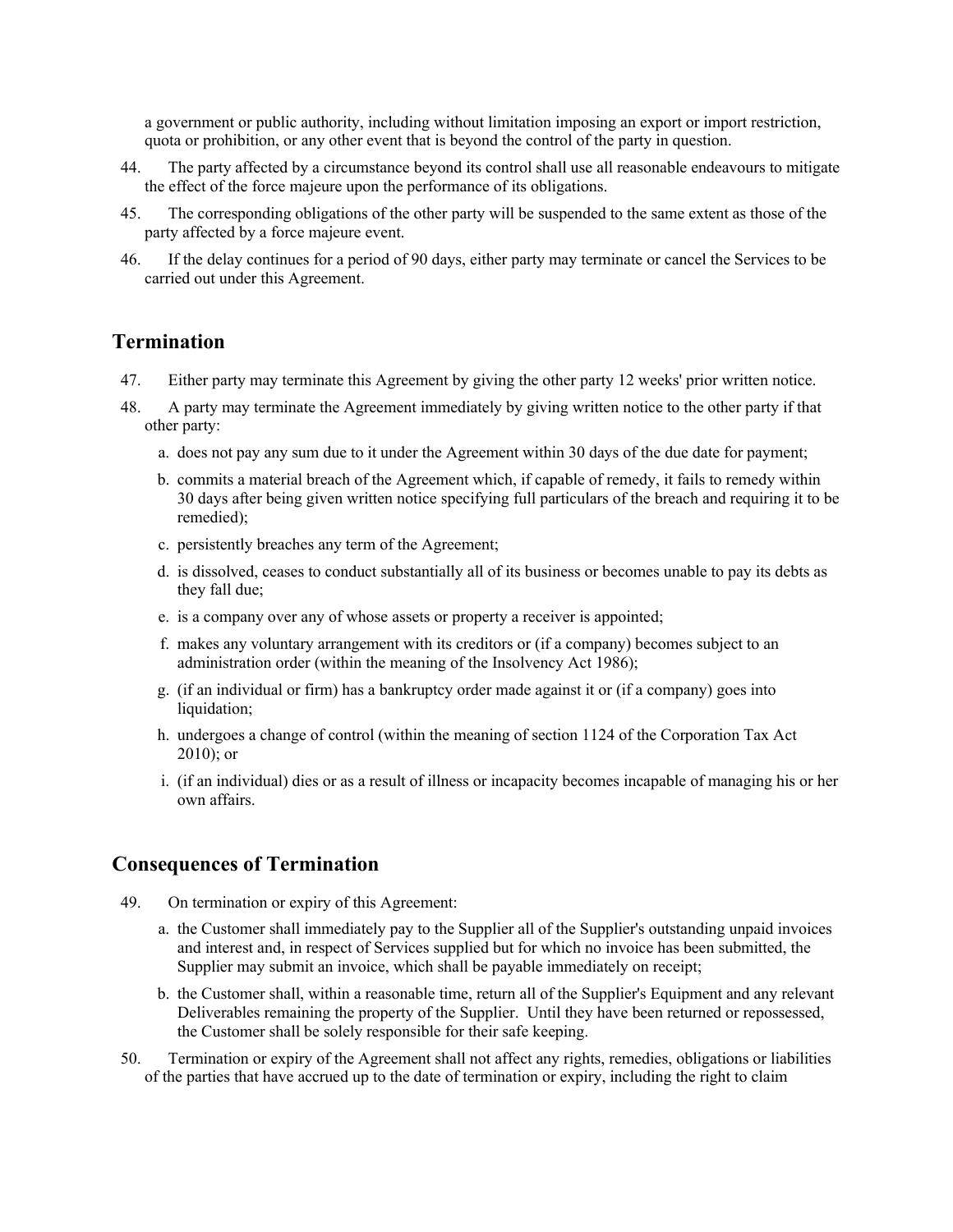damages in respect of any breach of the agreement which existed at or before the date of termination or expiry.

51. Other than as set out in the Agreement, neither party shall have any further obligation to the other under the Agreement after its termination.

## **General**

- 52. This Agreement contains the whole agreement between the parties relating to its subject matter and supersedes all prior discussions, arrangements or agreements that might have taken place in relation to the Agreement. Nothing in this clause limits or excludes any liability for fraud or fraudulent misrepresentation.
- 54. No variation of the Agreement will be valid or binding unless it is recorded in writing and signed by or on behalf of both parties.
- 55. The Contracts (Rights of Third Parties) Act 1999 does not apply to the Agreement and no third party has any right to enforce or rely on any provision of the Agreement.
- 56. Unless otherwise agreed, no delay, act or omission by a party in exercising any right or remedy will be deemed a waiver of that, or any other, right or remedy.
- 57. A provision which by its intent or terms is meant to survive the termination of the Agreement will do so.
- 58. If any court or competent authority finds that any provision (or part) of the Agreement is invalid, illegal or unenforceable, that provision or part-provision will, to the extent required, be deemed to be deleted, and the validity and enforceability of the other provisions of the Agreement will not be affected.
- 59. Unless specifically provided by the parties, nothing in the Agreement will establish any employment relationship, partnership or joint venture between the parties, or mean that one party becomes the agent of the other party, nor does the Agreement authorise any party to enter into any commitments for or on behalf of the other party.
- 60. Any notice (other than in legal proceedings) to be delivered under the Agreement must be in writing and delivered by pre-paid first class post to or left by hand delivery at the other party's registered address or place of business, or sent by email to the other party's main business email address as notified to the sending party. Notices:
	- a. sent by post will be deemed to have been received, where posted from and to addresses in the United Kingdom, on the second Working Day and, where posted from or to addresses outside the United Kingdom, on the tenth Working Day following the date of posting;
	- b. delivered by hand will be deemed to have been received at the time the notice is left at the proper address; and
	- c. sent by email will be deemed to have been received on the next Working Day after sending.

## **Governing law and jurisdiction**

61. This Agreement shall be governed by and interpreted according to the law of England and Wales and all disputes arising under the Agreement (including non-contractual disputes or claims) shall be subject to the exclusive jurisdiction of the English and Welsh courts.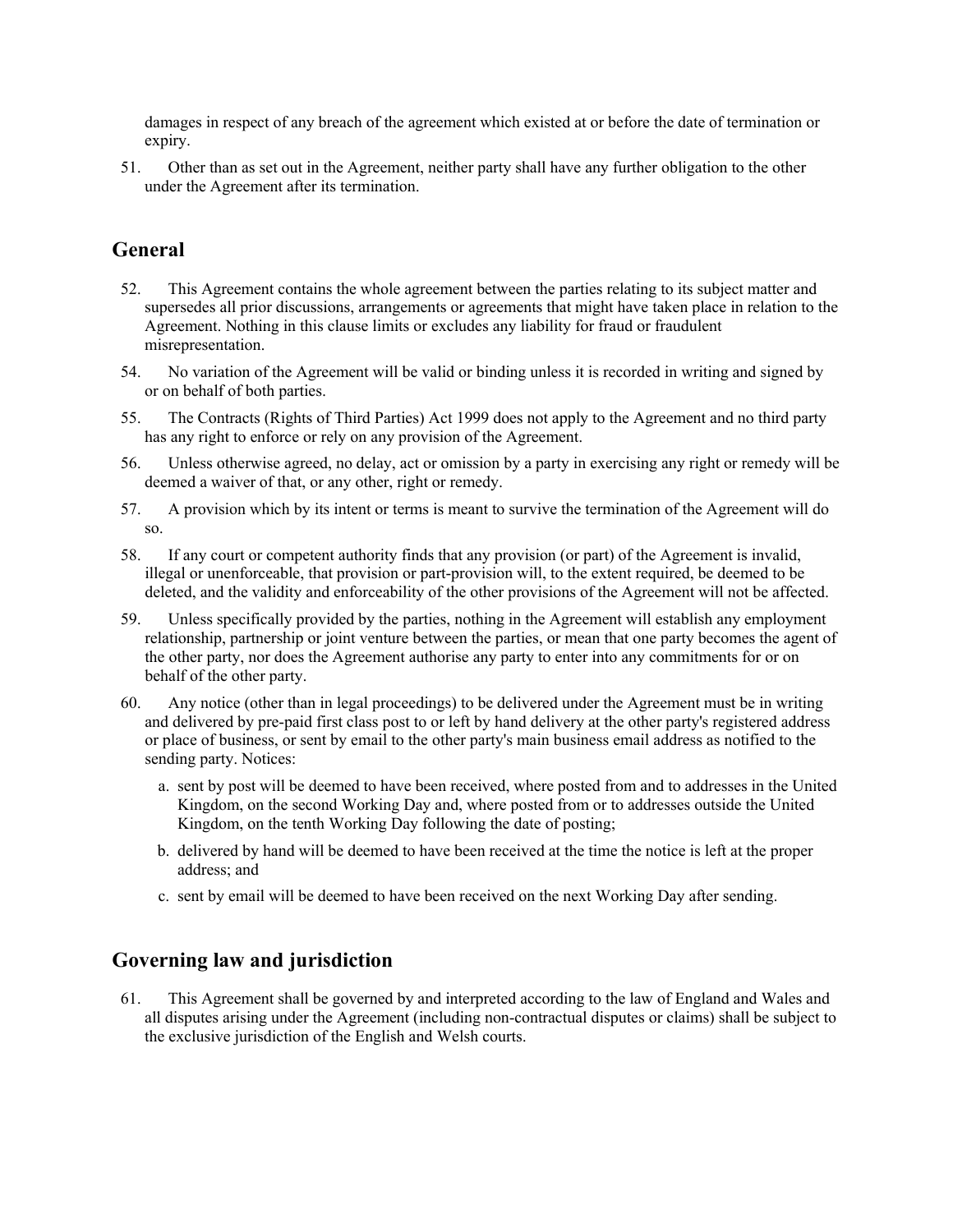# **SCHEDULE 1 DATA PROTECTION**

## **PART A**

- 1. For the purposes of this Schedule:
	- a. Data Protection Laws means any applicable law relating to the processing of Personal Data, as applicable to either party or the Services, including:
		- i. the Directive 95/46/EC (Data Protection Directive) or the GDPR;
		- ii. any laws which implement such laws;
		- iii. any laws that replace, extend, re-enact, consolidate or amend any of the laws stated in (i) and (ii) above;
		- iv. all guidance, codes of practice and codes of conduct issued by any relevant Data Protection Supervisory Authority relating to such Data Protection Laws (whether legally binding or not).
	- b. GDPR means the General Data Protection Regulation (EU) 2016/679;
	- c. Protected Data means Personal Data received from or on behalf of the Customer, or obtained in connection with the performance of the Supplier's obligations under the Agreement; and
	- d. Sub-processor means any agent, subcontractor or any other third party engaged by the Supplier (or by any other Sub-Processor) for carrying out any processing activities in respect of the Protected Data.

The terms "Controller", "Data Subject", "International Organisation" "Member State", "Personal Data", "Personal Data Breach", "Processor", "Processing" and "Supervisory Authority" shall have the same meaning as in the GDPR.

## **Compliance with data protection laws**

- 2. The parties agree that the Customer is a Controller and the Supplier is a Processor for the processing of Protected Data pursuant to this Agreement.
- 3. The Supplier shall, and shall ensure its Sub-Processors and each of the Supplier personnel shall comply with all Data Protection Laws in connection with the processing of Protected Data and the provision of the Services.
- 4. Nothing in this Agreement relieves the Supplier of any responsibilities or liabilities under Data Protection Laws.

## **Indemnity**

5. Each party shall be liable for and shall indemnify (and keep indemnified) the other against all actions, proceedings, liabilities, costs, claims, losses, expenses, compensation paid to Data Subjects and other reasonable professional costs and expenses suffered or incurred by the indemnified party arising out of or in connection with any breach of the the Data Protection Laws by the indemnifying party, its employees or agents.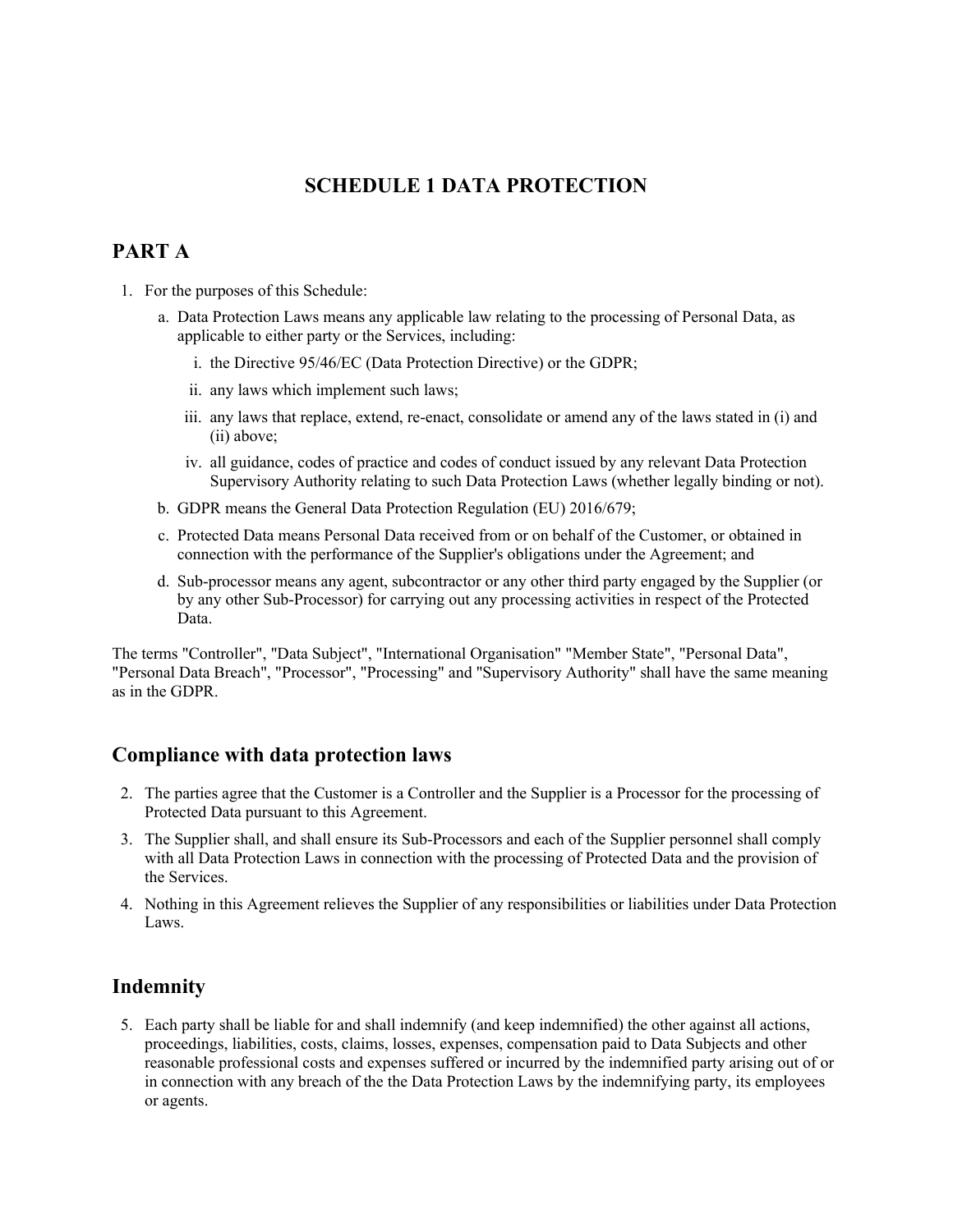#### **Instructions**

6. The Supplier shall only process (and shall ensure Supplier personnel only process) the Protected Data in accordance with Section 1 of Part B of this Schedule and the Customer's written instructions. The Supplier will immediately inform the Customer if any instruction relating to the Protected Data infringes or may infringe any Data Protection Law.

## **Security**

7. The Supplier shall implement appropriate technical and organisational measures to protect the Protected Data from accidental or unlawful destruction, loss, alteration, unauthorised disclosure or access. The technical and organisational security measures which the Supplier shall have in place are set out in Part B to this Schedule.

# **Sub-processing**

- 8. The Supplier will not permit any processing of Protected Data by any third party (except Supplier personnel that are subject to an enforceable obligation of confidence with regards to the Protected Data) without the prior specific written permission of the Customer, except (i) as specifically stated in this Schedule, or (ii) where such processing is required by any applicable law, regulation or public authority.
- 9. The Supplier shall prior to the relevant Sub-Processor carrying out any processing activities in respect of the Protected Data, appoint each Sub-Processor under a written agreement containing data protection obligations that provide at least the same level of protection for Protected Data as those in this Schedule.
- 10. The Supplier shall remain fully liable to the Customer under this Agreement for all the acts and omissions of each Sub-Processor and each of the Supplier Personnel as if they were its own.
- 11. Where a Sub-processor is engaged by the Supplier, the Supplier shall:
	- a. carry out adequate due diligence to ensure that the Sub-processor is capable of providing the level of protection for Protected Data required by this Schedule;
	- b. remain liable for any breach of this Schedule caused by a Sub-processor; and
	- c. provide relevant details and a copy of each agreement with a Sub-Processor to the Customer on request.

#### **Assistance**

- 12. The Supplier shall, taking into account the nature of the processing, provide reasonable assistance to the Customer insofar as this is possible, to enable the Customer to respond to requests from a data subject seeking to exercise their rights under Data Protection Laws. In the event that such request is made directly to the Supplier, the Supplier shall promptly inform the Customer of the same.
- 13. The Supplier shall to the extent required by Data Protection Laws, taking into account the nature of the processing and the information available to the Supplier, provide the Customer with commercially reasonable assistance with data protection impact assessments (as such term is defined in Data Protection Laws) or prior consultations with data protection authorities that the Customer is required to carry out under Data Protection Laws.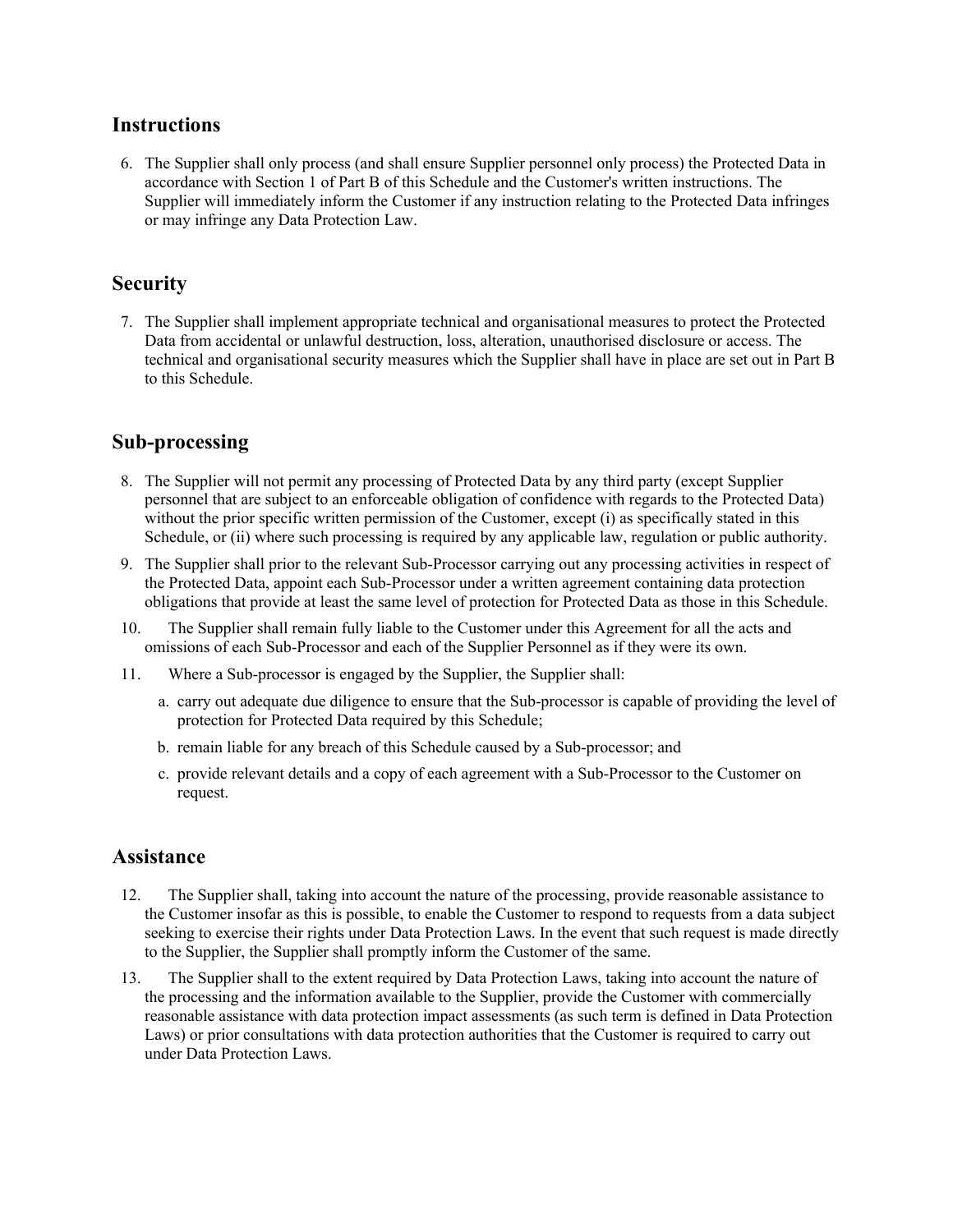#### **Data subject requests**

14. The Supplier will record and refer all requests and communications received from Data Subjects or any Supervisory Authority to the Customer which relate (or which may relate) to any Protected Data promptly (and in any event within three days of receipt) and will not respond to any without the Customer's express written approval and strictly in accordance with the Customer's instructions unless and to the extent required by law.

## **International transfers**

15. The Supplier will not process and/or transfer, or otherwise directly or indirectly disclose, any Protected Data in or to countries outside the EEA or to any International Organisation without the prior written consent of the Customer.

## **Audits and records**

- 16. The Supplier will, in accordance with Data Protection Laws, make available to the Customer such information in the Supplier's possession or control as the Customer may reasonably request with a view to demonstrating the Supplier's compliance with the obligations of data processors under Data Protection Laws in relation to its processing of Protected Data.
- 17. The Customer may exercise its right to audit under Data Protection Laws through the Supplier providing:
	- a. an audit report not older than 18 months by an independent external auditor demonstrating that the Supplier's technical and organisational measures are in accordance with the Supplier's industry audit standard; and
	- b. additional information in the Supplier's possession or control to a Supervisory Authority when it requests or requires additional information in relation to the data processing activities carried out by the Supplier under this Schedule.

## **Breach**

- 18. The Supplier shall promptly (and in any event within 24 hours) notify the Customer if it (or any of its Sub-Processors or the Supplier Personnel) suspects or becomes aware of any suspected, actual or threatened occurrence of any Personal Data Breach in respect of any Protected Data.
- 19. The Supplier shall promptly (and in any event within 24 hours) provide all information as the Customer requires to report the circumstances referred to in paragraph 19 (above) to a Supervisory Authority and to notify affected Data Subjects under Data Protection Laws.

## **Return/Deletion of Protected Data**

20. Upon termination or expiry of the Agreement, the Supplier shall at the Customer's election, promptly (and in any event, within 30 days of the expiry of the Agreement) delete or return to the Customer the Protected Data (including existing copies) in the Supplier's possession by secure file transfer, save to the extent that the Supplier is required by any applicable law to retain some or all of the Protected Data.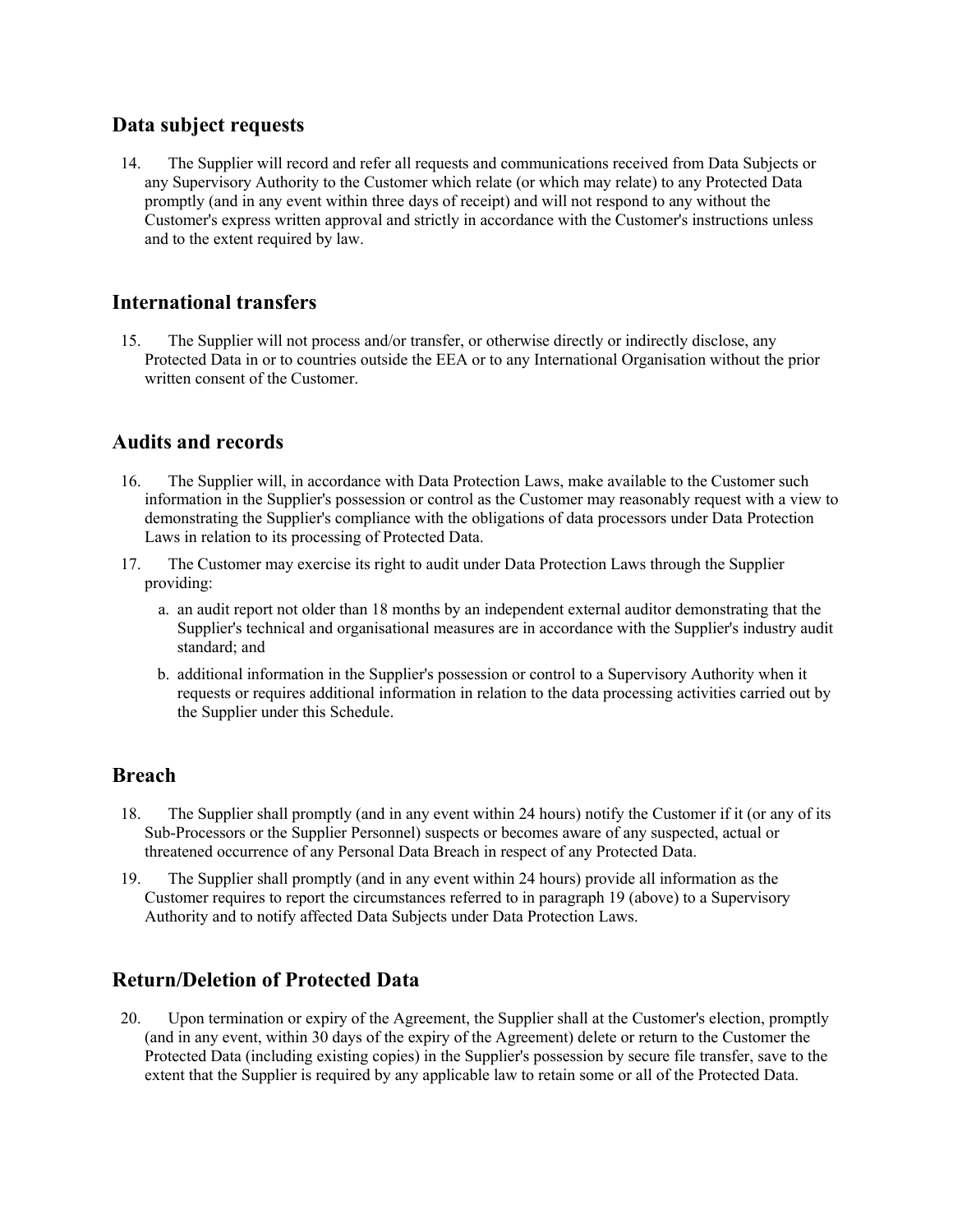21. The Supplier will provide written certification to the Customer that it has fully complied with the section above within 30 days of the expiry of the Agreement.

#### **Survival**

22. This Schedule shall survive termination or expiry of the Agreement for any reason.

# **PART B**

#### **Section 1 - Data processing**

Processing of the Protected Data by the Supplier under this Schedule shall be for the subject-matter, duration, nature and purposes and involve the types of Personal Data and categories of Data Subjects set out in this Section 1 of Part B.

## **Subject-matter of processing:**

The Supplier's provision of the Services and any related technical support to Customer.

#### **Duration of the processing:**

The term plus the period from expiry of the term until return/deletion of all Protected Data by the Supplier in accordance with this Schedule.

## **Nature and purpose of the processing:**

The Supplier will Process Protected Data for the purpose of providing the Services and any related technical support to the Customer in accordance with this Schedule.

## **Type of Personal Data:**

• Names, Email address, physical address..

## **Categories of Data Subjects:**

Protected Data will concern the following categories of Data Subjects:

- Data Subjects about whom the Supplier collects Protected Data in its provision of the Services; and/or
- Data Subjects about whom Protected Data is transferred to the Supplier in connection with the Services by, at the direction of, or on behalf of Customer.